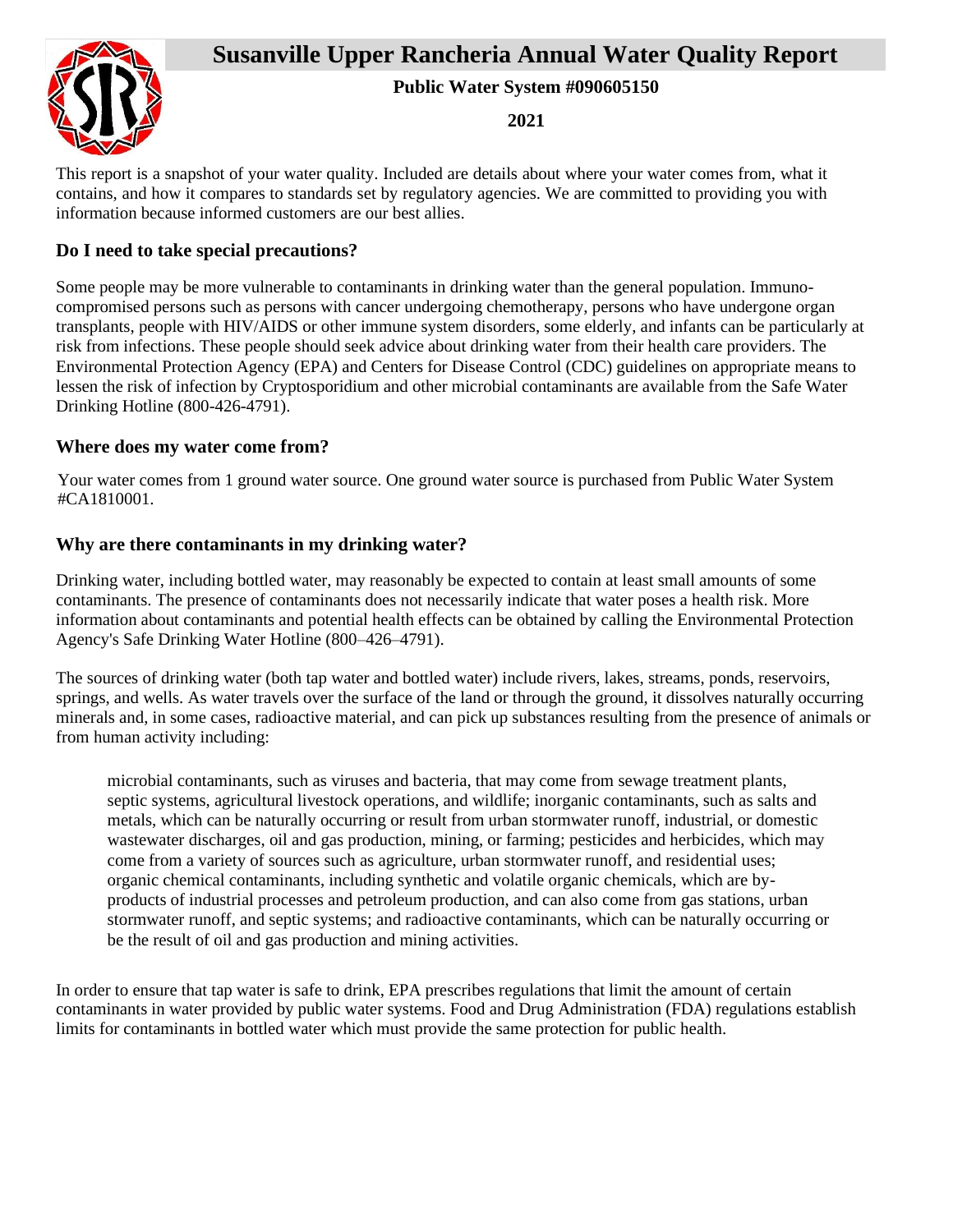# WATER QUALITY TABLE

The table below lists all of the drinking water contaminants detected during the calendar year of this report. The presence of contaminants in the water does not necessarily indicate that the water poses a health risk. Unless otherwise noted, the data presented in this table is from testing done in the calendar year of the report. The EPA or the State requires monitoring for certain contaminants less than once per year because the concentrations of these contaminants do not change frequently.

| <b>Disinfectants</b><br>Chlorine<br>0.07<br>Drinking water additive used for<br>0.195<br>0.7<br>2021<br>No<br>4<br>4<br>disinfection<br>Units: Chlorine residual, ppm<br><b>MCLG</b> Action<br><b>Contaminants</b><br><b>Sample</b><br>A.L.<br>Your<br>Range<br><b>Typical Source</b><br>Water<br><b>Exceeded</b><br>Date<br>Level | <b>Contaminants</b> | <b>MRDLG</b> | <b>MRDL</b> | Your<br>Water | Range<br>Low High |  | <b>Sample</b><br>Date | <b>MRDL</b><br><b>Exceeded</b> | <b>Typical Source</b> |
|------------------------------------------------------------------------------------------------------------------------------------------------------------------------------------------------------------------------------------------------------------------------------------------------------------------------------------|---------------------|--------------|-------------|---------------|-------------------|--|-----------------------|--------------------------------|-----------------------|
|                                                                                                                                                                                                                                                                                                                                    |                     |              |             |               |                   |  |                       |                                |                       |
|                                                                                                                                                                                                                                                                                                                                    |                     |              |             |               |                   |  |                       |                                |                       |
|                                                                                                                                                                                                                                                                                                                                    |                     |              |             |               |                   |  |                       |                                |                       |

#### **Lead and Copper Rule**

| Copper<br>Units: ppm - 90th Percentile | ر. . | 1.3 | 0.1155 | 0 sites over Action<br>Level | 2019 | N <sub>o</sub> | Corrosion of household<br>plumbing systems; erosion of<br>natural deposits; leaching from |
|----------------------------------------|------|-----|--------|------------------------------|------|----------------|-------------------------------------------------------------------------------------------|
|                                        |      |     |        |                              |      |                | wood preservatives                                                                        |

\_\_\_\_\_\_\_\_\_\_\_\_\_\_\_\_\_\_\_\_\_\_\_\_\_\_\_\_\_\_\_\_\_\_\_\_\_\_\_\_\_\_\_\_\_\_\_\_\_\_\_\_\_\_\_\_\_\_\_\_\_\_\_\_\_\_\_\_\_\_\_\_\_\_\_\_\_\_\_\_\_\_\_\_\_\_\_\_\_\_\_\_\_\_\_\_\_\_\_\_\_\_\_\_\_\_\_\_\_ \_\_\_\_\_\_\_\_\_\_\_\_\_\_\_\_\_\_\_\_\_\_\_\_\_\_\_\_\_\_\_\_\_\_\_\_\_\_\_\_\_\_\_\_\_\_\_\_\_\_\_\_\_\_\_\_\_\_\_\_\_\_\_\_\_\_\_\_\_\_\_\_\_\_\_\_\_\_\_\_\_\_\_\_\_\_\_\_\_\_\_\_\_\_\_\_\_\_\_\_\_\_\_\_\_\_\_\_\_

### **Special Education Statements**

#### **Additional Information for Lead**

If present, elevated levels of lead can cause serious health problems, especially for pregnant women and young children. Lead in drinking water is primarily from materials and components associated with service lines and home plumbing. PWS system is responsible for providing high quality drinking water, but cannot control the variety of materials used in plumbing components. When your water has been sitting for several hours, you can minimize the potential for lead exposure by flushing your tap for 30 seconds to 2 minutes before using water for drinking or cooking. If you are concerned about lead in your water, you may wish to have your water tested. Information on lead in drinking water, testing methods, and steps you can take to minimize exposure is available from the Safe Drinking Water Hotline at 1-800-426-4791 or at http://www.epa.gov/your-drinkingwater/basic-information-about-lead-drinking-water.

\_\_\_\_\_\_\_\_\_\_\_\_\_\_\_\_\_\_\_\_\_\_\_\_\_\_\_\_\_\_\_\_\_\_\_\_\_\_\_\_\_\_\_\_\_\_\_\_\_\_\_\_\_\_\_\_\_\_\_\_\_\_\_\_\_\_\_\_\_\_\_\_\_\_\_\_\_\_\_\_\_\_\_\_\_\_\_\_\_\_\_\_\_\_\_\_\_\_\_\_\_\_\_\_\_\_\_\_\_\_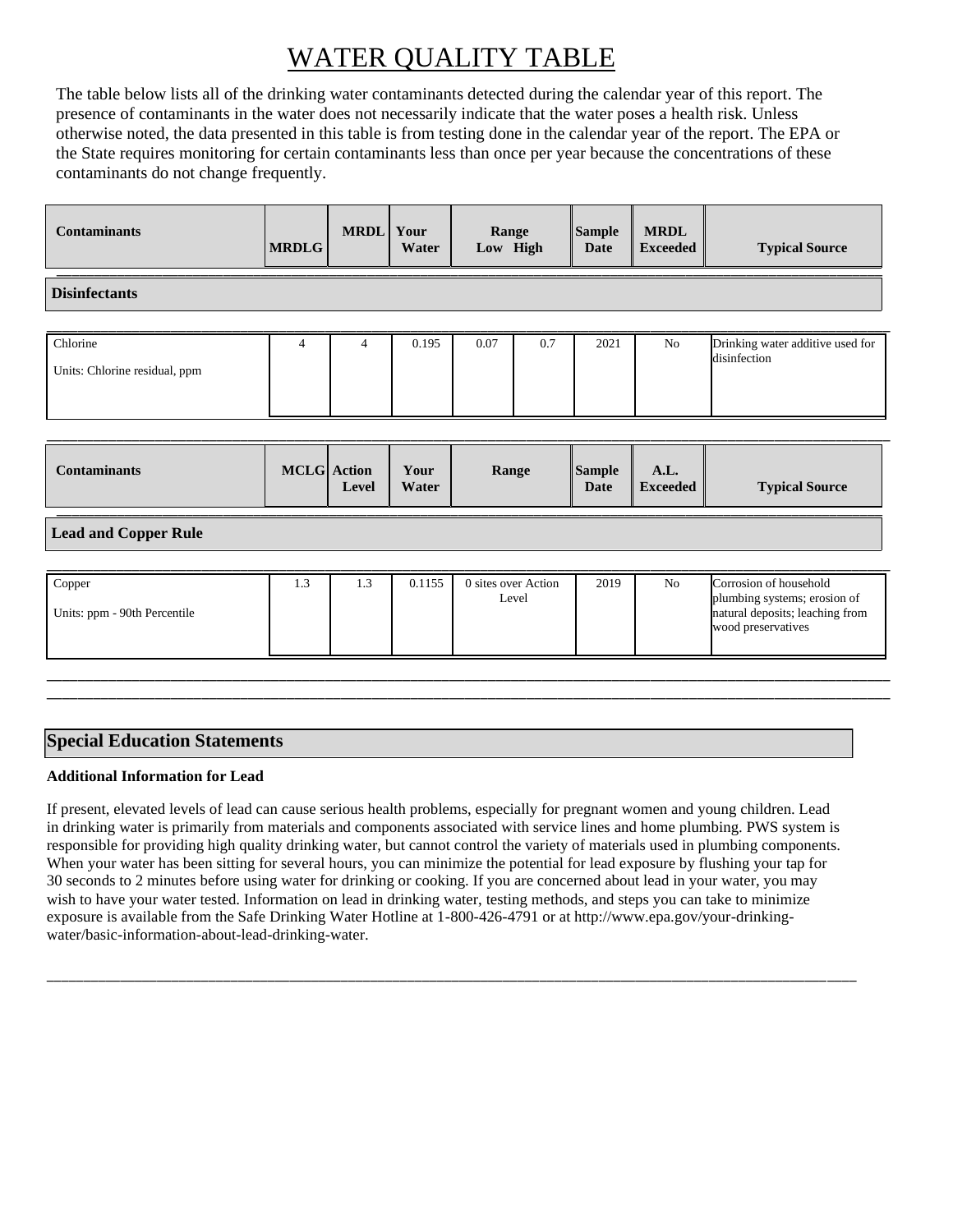#### Microbiological Testing

We are required to test your water regularly for signs of microbial contamination. Positive test results could lead to follow-up investigations called assessments and potentially the issuance of public health advisories. Assessments could lead to required corrective actions. The information below summarizes the results of those tests.

| Calendar Year | <b>Sampling Requirements</b> | <b>Sampling Conducted</b><br>( <i>months</i> ) | <b>Total E.Coli</b><br><b>Positive</b> | <b>Assessment</b><br><b>Triggers</b> | <b>Assessments</b><br>Conducted |
|---------------|------------------------------|------------------------------------------------|----------------------------------------|--------------------------------------|---------------------------------|
| 2021          | Sample due monthly           | 12 out of 12                                   |                                        |                                      |                                 |

#### **Public Notice for Monitoring/Reporting and Other Violations**

We are required to monitor your drinking water for specific contaminants on a regular basis. Results of regular monitoring are an indicator of whether or not our drinking water meets health standards. During the period covered by this report, we did not complete all monitoring or testing for the contaminants listed below, and therefore cannot be sure of the quality of your drinking water during that time. Violations which have not been returned to compliance will be repeated annually. The table below lists the contaminants we did not properly test for or other violations during the report period.

| <b>Contaminant Name</b> Type of Violation                                                                                                                                                                                        |                                                                                  | <b>Begin/End Date</b>  | <b>Steps Taken to</b><br><b>Correct the Violation Compliance</b> | Return to | <b>Return Action</b><br>Date Comment                          |
|----------------------------------------------------------------------------------------------------------------------------------------------------------------------------------------------------------------------------------|----------------------------------------------------------------------------------|------------------------|------------------------------------------------------------------|-----------|---------------------------------------------------------------|
| Chlorine                                                                                                                                                                                                                         | Failure to submit DBPR results for Stage<br>1 or 2 Disinfection By-Products Rule | 10/1/2021 - 12/31/2021 | Submission of<br>subsequent monitoring<br>results.               | Yes       | $1/7/2022$ Subsequent<br>reporting of<br>required<br>results. |
| What should I do, as a consumer?<br>There is nothing you need to do at this time.<br>What is being done by the utility?<br>We will work with our regulatory official to conduct all required contaminant monitoring as directed. |                                                                                  |                        |                                                                  |           |                                                               |

\_\_\_\_\_\_\_\_\_\_\_\_\_\_\_\_\_\_\_\_\_\_\_\_\_\_\_\_\_\_\_\_\_\_\_\_\_\_\_\_\_\_\_\_\_\_\_\_\_\_\_\_\_\_\_\_\_\_\_\_\_\_\_\_\_\_\_\_\_\_\_\_\_\_\_\_\_\_\_\_\_\_\_\_\_\_\_\_\_\_\_\_\_\_\_\_\_\_\_\_\_\_\_\_\_\_\_\_\_